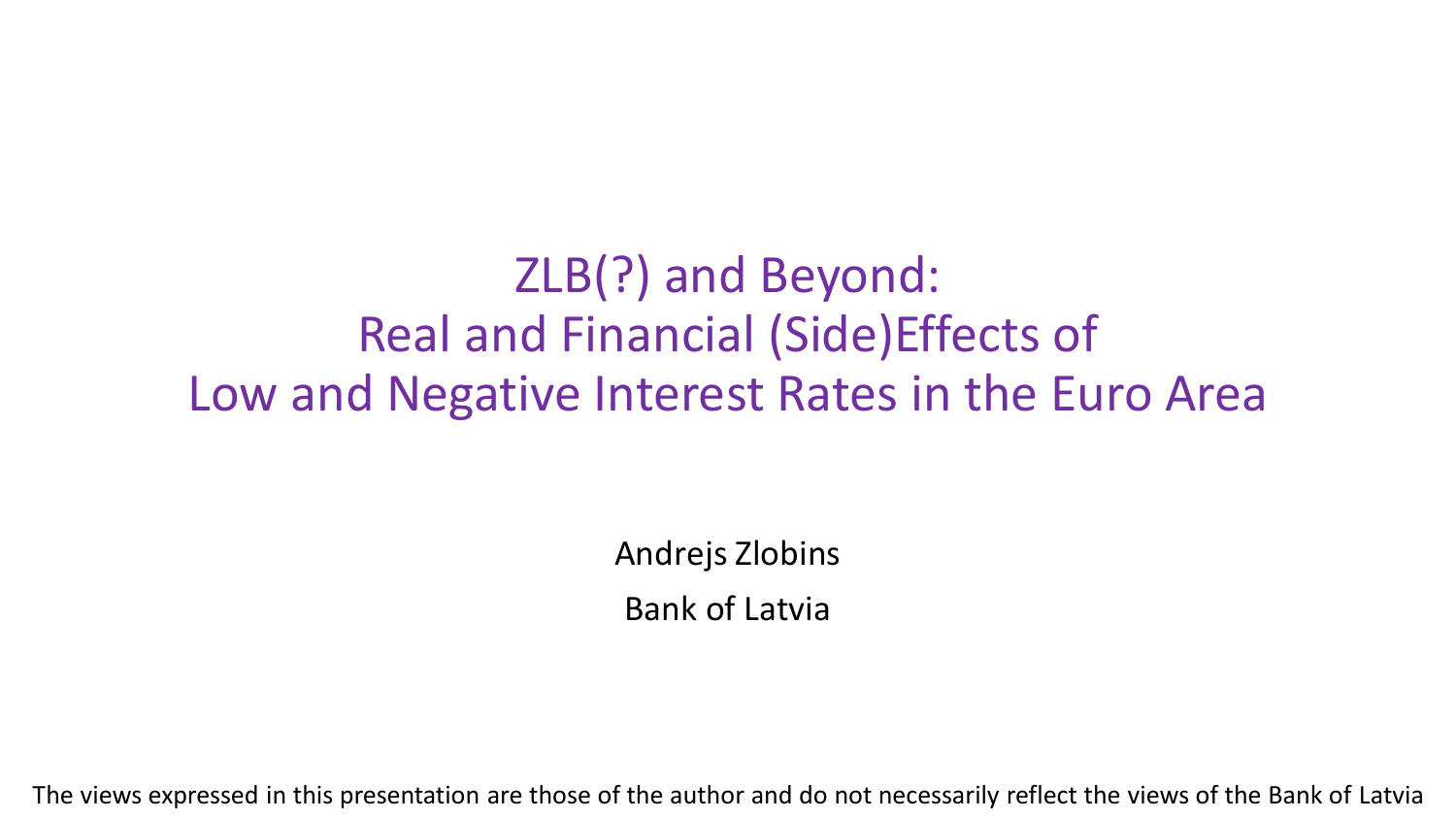### Motivation

- **The ECB first cut the Deposit Facility Rate to zero in July 2012** and then moved it into **negative territory in June 2014** to combat the disinflationary pressures in the euro area
- ▶ The conventional wisdom suggests that **standard monetary policy measures become ineffective once they reach the ZLB** (Keynes (1936); Krugman (1998); Eggertsson and Woodford (2006); Eggertsson et al. (2018)) as both intertemporal substitution (because deposit rates are sticky at zero) and bank lending (due to a significant decline in pass-through of policy rates to lending rates) channels break down
- ▶ In addition, Brunnermeier and Koby (2018) theorize that **negative policy rates might be contractionary** due to erosion in bank profitability via narrower net interest margins which subsequently cause a contraction in lending

### However, several **recent papers question the empirical relevance of the ZLB**:

- Altavilla et al. (2019b) show that healthy **banks are able to pass negative rates on to corporate deposits** while firms rebalance liquid assets towards tangible and intangible assets, thus increasing investment
- ▶ They also point out that **bank lending channel remains active** due to lower provisions for non-performing loans which in turn increases the supply of credit
- Rostagno et al. (2019) demonstrate that **negative policy rates lower interest rate expectations** as central bank thereby removes the non-negativity restriction and signals that future policy rate cuts are possible
- Altavilla et al. (2019a) argue that policy rate cuts in negative territory have **more persistent impact on the term structure** compared to policy rate setting in positive environment
- **Our study** expands the literature on low and negative policy rates in the euro area as follows:
	- ▶ We assess their macroeconomic impact using a set of non-linear time series frameworks
	- ▶ We analyze their effects on a wide range of macroeconomic and financial variables to detect any **changes in monetary policy transmission mechanism** once the policy rate enters negative territory
	- Finally, we devote significant attention to the **analysis of potential side effects** which are often associated with a prolonged period of low and negative interest rates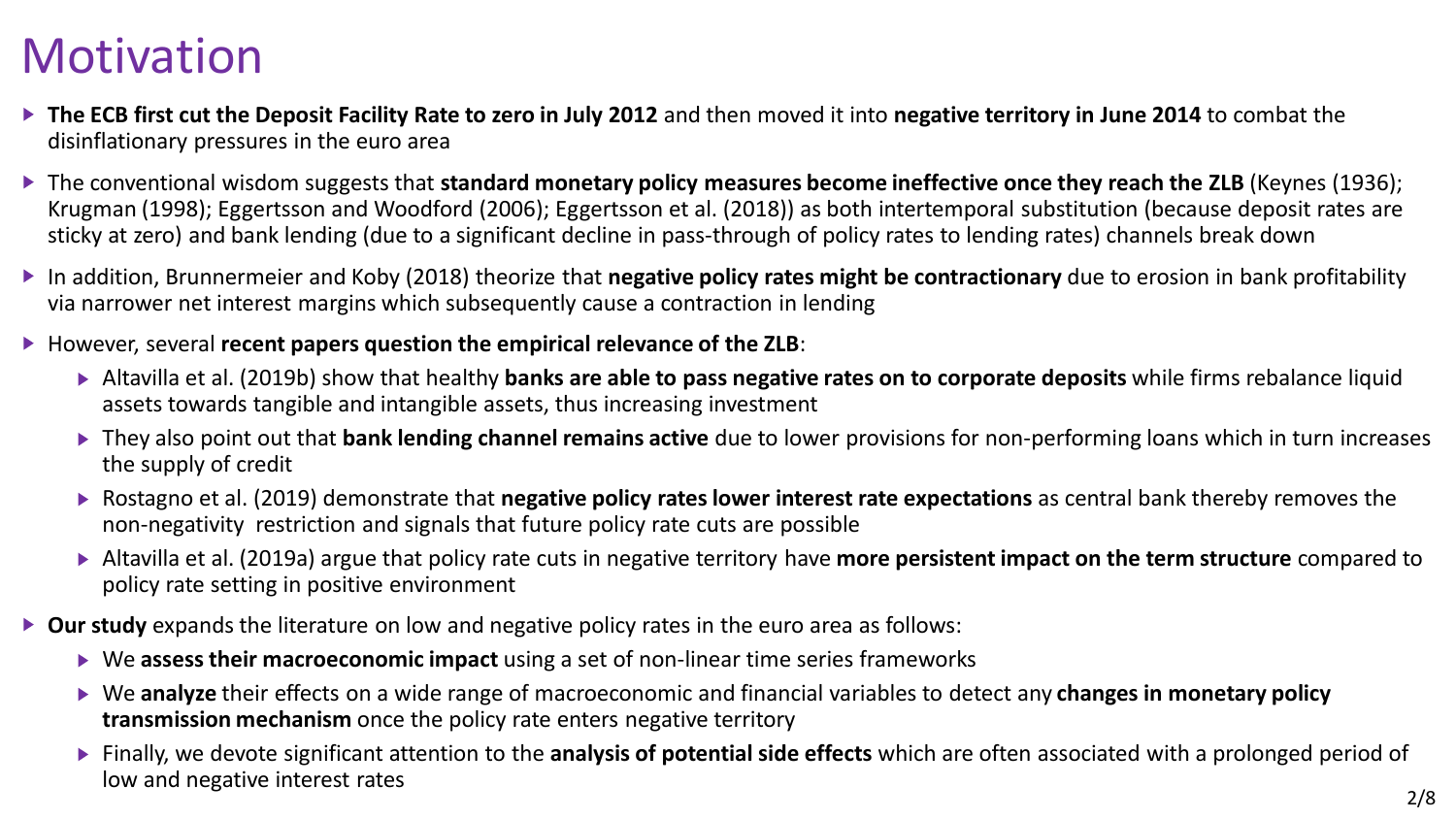# Empirical strategy

- We employ **two different non-linear macroeconometric models**
- **First,** we consider **a time-varying parameter structural vector autoregression with stochastic volatility** (TVP-SVAR-SV) and perform **identification via sign restrictions**
	- ▶ We use an agnostic set of restrictions to identify the MP shock, leaving the reaction of output and prices unrestricted
	- ▶ Aggregate demand and supply shocks are also singled out so that the MP shock is isolated from business cycle disturbances
- **Second,** we make use of **non-linear local projections** (NL-LP) along the lines of Jordà (2005) and Ramey and Zubairy (2018) and disentangle the MP shock using the **high frequency comovement** of interest rates, stock prices and exchange rate **around the policy announcements**
	- The high frequency surprises are taken from the Euro Area Monetary policy Event-Study Database (EA-MPD) of Altavilla et al. (2019a)
	- To control for the information effect, we employ similar approach to Jarociński and Karadi (2020) and isolate it from pure monetary policy shock via sign restrictions
	- $\triangleright$  To pin down the changes in the transmission mechanism once the policy rates reach the ZLB, we compute impulse responses across two states  $-$  pre-ZLB (Q1 2000  $-$  Q2 2012) and post-ZLB (Q3 2012  $-$  Q2 2019)
- ▶ Both models include the same set of variables Real GDP, HICP, the EONIA, Euro Stoxx 50 and EUR/USD and are estimated over the period from 2000 Q1 to 2019 Q2
- ▶ The use of alternative frameworks for deriving non-linear impulse response functions and identification strategies help to ensure that our results regarding the efficacy of negative interest rates and the relevance of the ZLB are neither model- nor identification strategy- specific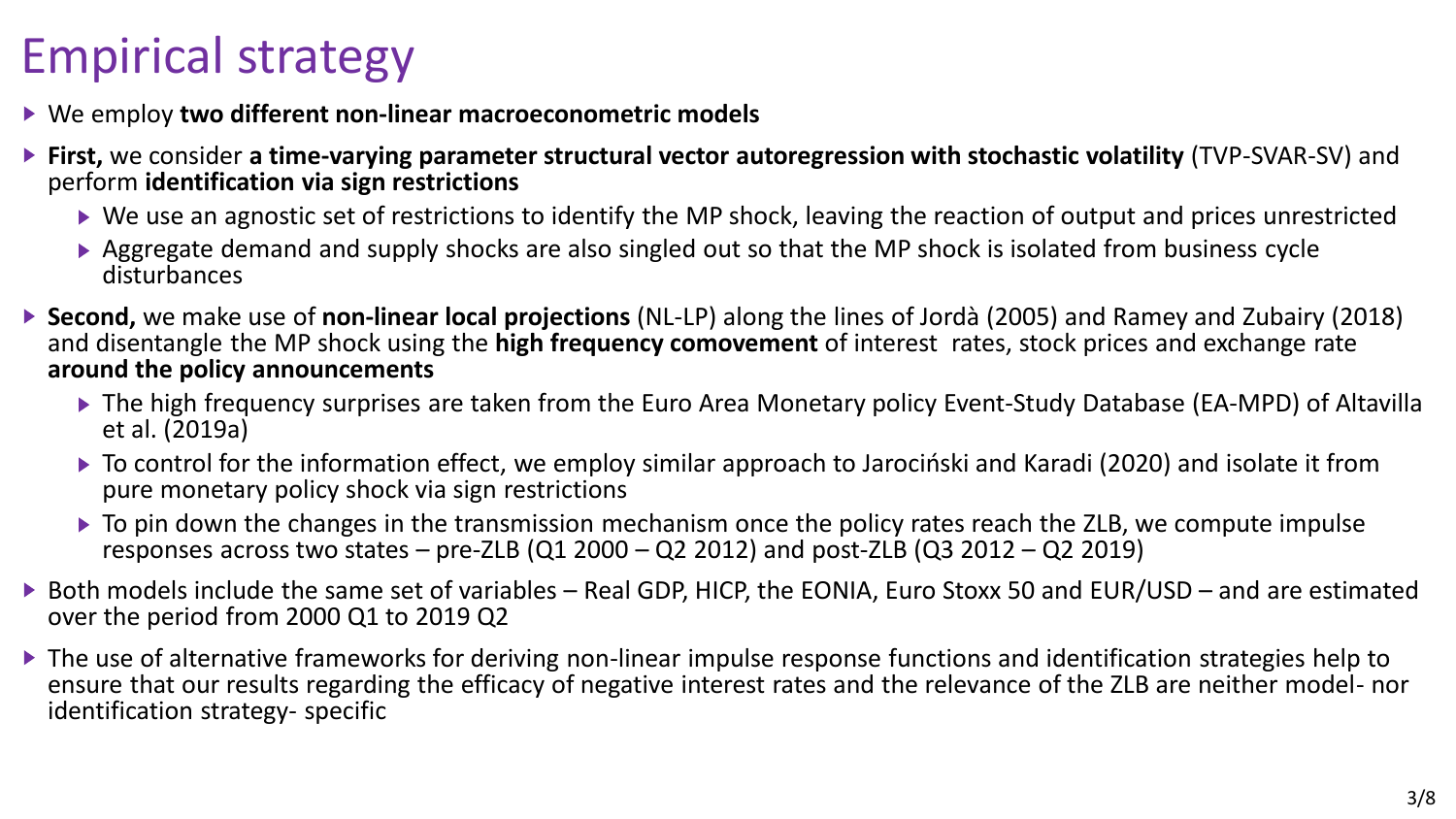### Aggregate demand has remained responsive to policy rate cuts below the ZLB but price pressures have tailed off

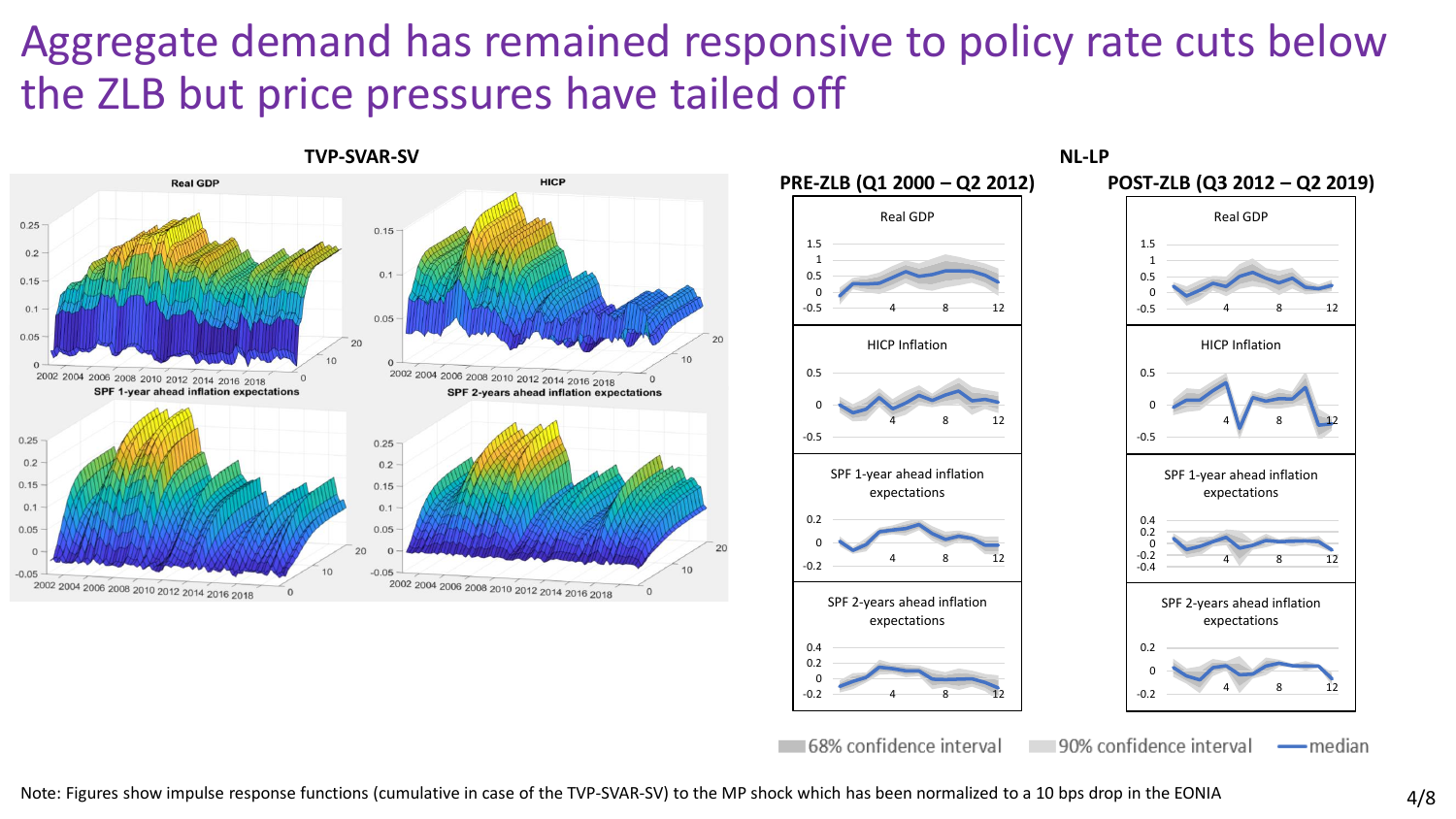### Sub-zero policy rates have lowered interest rate expectations and compressed the yield curve

10

10



#### **TVP-SVAR-SV NL-LP**



68% confidence interval

### 4 8 12 3-month EURIBOR 1-year forward rate 4 8 12 5-year bond yields 4 8 12 3-month EURIBOR 2-year forward rate 4 8 12 2-year bond yields

90% confidence interval

Note: Figures show impulse response functions (cumulative in case of the TVP-SVAR-SV) to the MP shock which has been normalized to a 10 bps drop in the EONIA 5/8

— median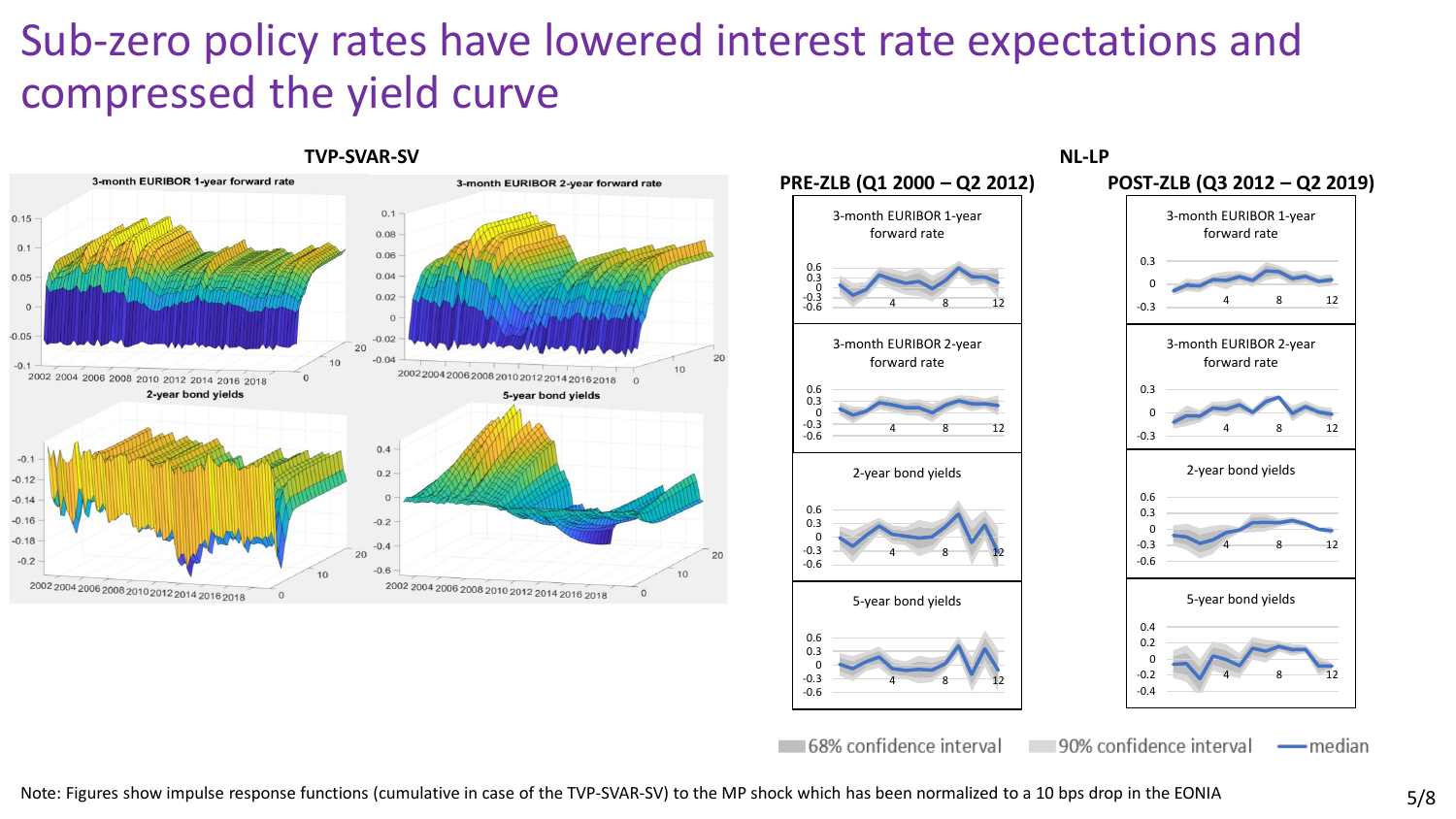### Bank lending channel has remained active below the ZLB despite the breakdown in pass-through of policy rates to lending rates

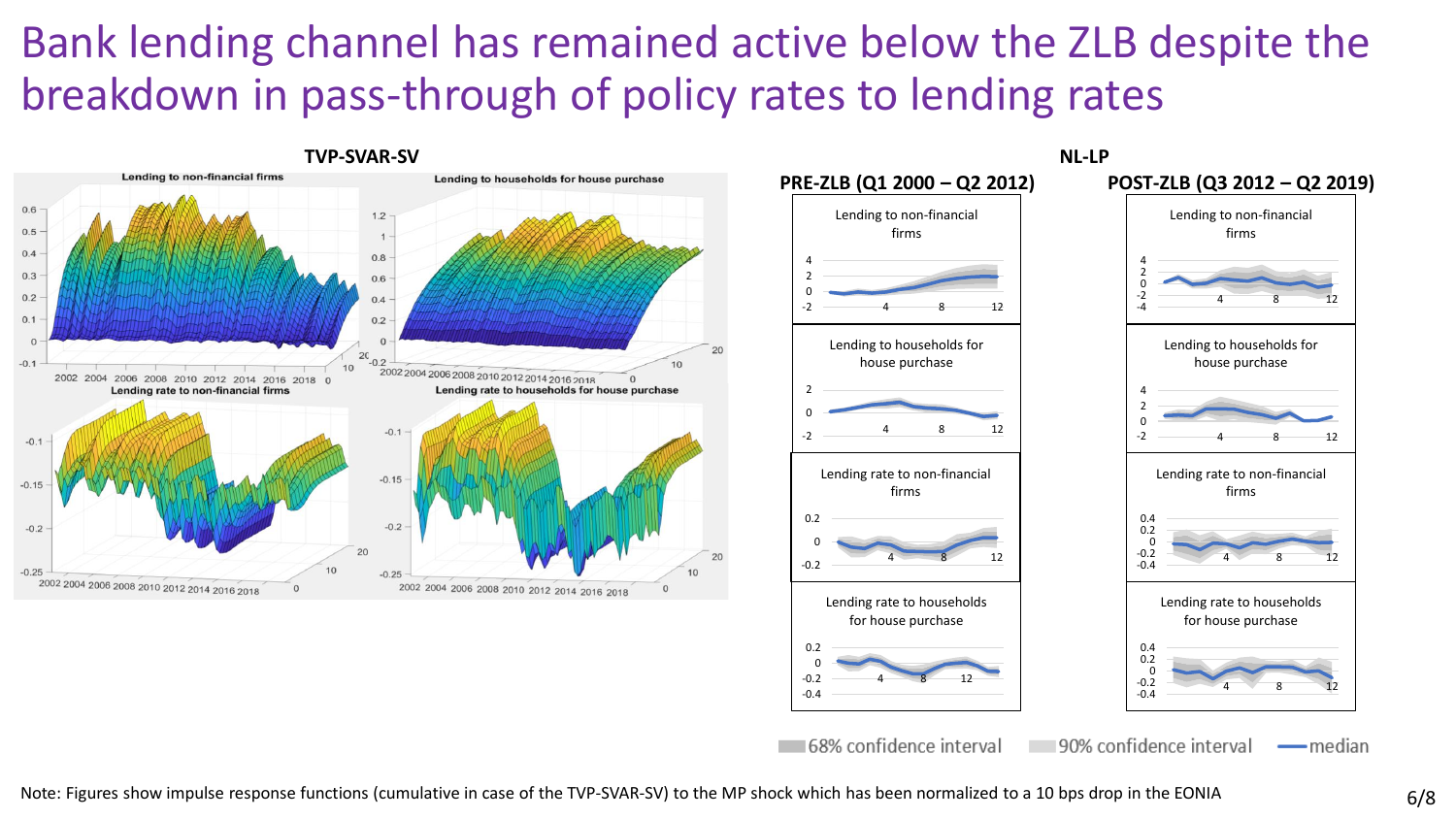### Limited evidence to suggest that negative policy rates have adversely affected either bank profitability, property prices or bank deposits